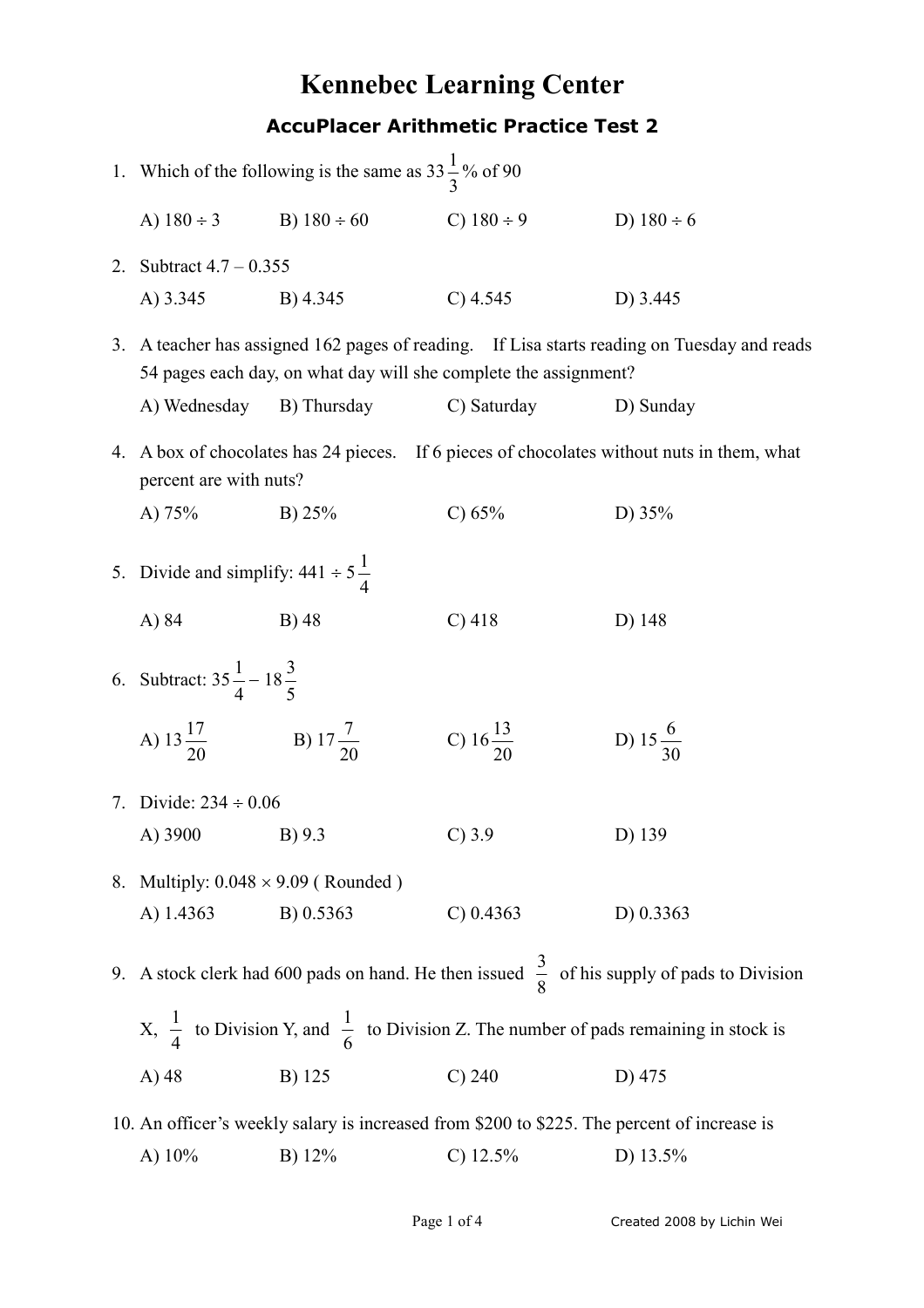|                                                                                  | 11. Add and simplify: $16\frac{3}{5} + 21\frac{4}{7} + 1\frac{8}{10}$ |                                                                                         |                      |
|----------------------------------------------------------------------------------|-----------------------------------------------------------------------|-----------------------------------------------------------------------------------------|----------------------|
|                                                                                  | A) $40\frac{3}{4}$ B) $38\frac{61}{70}$ C) $39\frac{29}{70}$          |                                                                                         | D) $39\frac{34}{35}$ |
| 12. Write in order from least to greatest: $(1)$ 0.674 $(1)$ 0.34 $(1)$ 10.97    |                                                                       |                                                                                         |                      |
| A) I, II, III B) II, I, III                                                      |                                                                       | $C)$ III, II, I                                                                         | D) None of these     |
| 13. Covert to decimals. Round to the nearest ten-thousandths : $66\frac{1}{6}\%$ |                                                                       |                                                                                         |                      |
| A) 0.6617 B) 0.6717                                                              |                                                                       | $C$ ) 0.6670                                                                            | D) $0.6620$          |
| 14. Solve $5^2 + 2(7 - 2) = 5x + 10$                                             |                                                                       |                                                                                         |                      |
| $A)$ 50                                                                          | B) 500                                                                | $C$ ) 5                                                                                 | D) 15                |
|                                                                                  | \$134.70 each. How much interest will he pay on the loan?             | 15. Bob borrowed \$1500 to buy a computer. He will repay the loan in 12 installments of |                      |
| A) \$116.40 B) \$1164                                                            |                                                                       | $C$ ) \$11.64                                                                           | D) \$64.11           |
| 16. Multiply \$ 1.04 by $8\frac{1}{4}$                                           |                                                                       |                                                                                         |                      |

A) \$6.44 B) \$7.39 C) \$8.58 D) \$9.46

**The bar graph shows the results of a survey asking workers in New York to tell what means of transportations they use to work. Base on the graph below to answer question 17, 18, and 19.** 



17. What percent of all the workers surveyed said that they take a car to work?

A) 30% B) 33% C) 35% D) 37%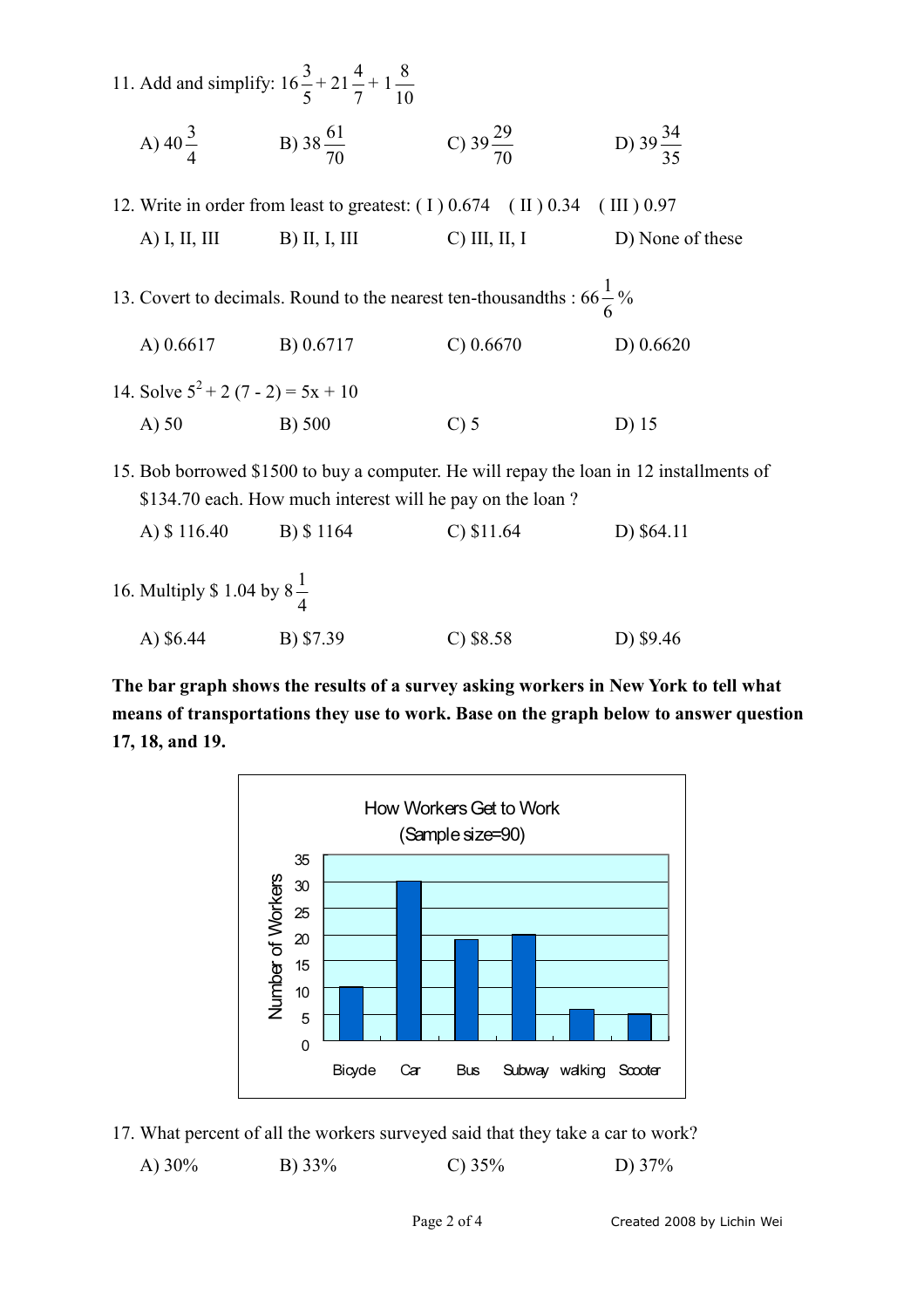18. What percent of all the workers surveyed said that they take a scooter to work?

- A) 0.056% B) 5% C) 5.6% D) 15%
- 19. What percent of all the workers surveyed said that they take the subway to work?

| A) $22\%$ | B) $0.22\%$ | C) $2.2\%$ | D) $20\%$ |
|-----------|-------------|------------|-----------|
|           |             |            |           |

20. In a local poll of 108 shoppers, 2 out of every 8 said they prefer skim milk to whole milk. Which proportion can be used to find the number of shoppers who said they prefer skim milk?

- A) 10  $\frac{2}{\epsilon}$ 108 *x* B)  $\frac{2}{8} = \frac{10}{x}$ 108 8  $\frac{2}{8} = \frac{108}{x}$  C)  $\frac{8}{10} = \frac{10}{x}$ 108 10  $\frac{8}{10} = \frac{108}{100}$  D) 8 108  $\frac{2}{x} = \frac{x}{x}$
- 21. Solve:  $x + 8 =$ 4  $\frac{3}{1}x + 32$ A) 9.6 B) 96 C) 9.25 D) 90

22. Six gross (1 gross = 12 dozen) of special drawing pencils were purchased for using in a city department. If the pencils were used at the rate of 24 a week, the maximum number of weeks that six gross of pencils would last be

| A) 6 weeks | B) 12 weeks | $C$ ) 24 weeks | D) 36 weeks |
|------------|-------------|----------------|-------------|
|------------|-------------|----------------|-------------|

- 23. If change is made of three dollars in nickels and dimes, giving twice as many nickels as dimes. It will consist of
	- A) \$1.50 in nickels and \$1.50 in dimes
	- B) \$1.00 in nickels and \$2.00 in dimes
	- C) \$2.00 in nickels and \$1.00 in dimes
	- D) \$1.80 in nickels and\$1.20 in dimes.
- 24. It is estimated that 10 workers can do a certain job in 10 hours. If only 5 workers are available the job will probably take

| A) 5 hours | B) 10 hours | $C$ ) 15 hours | $D$ ) 20 hours |
|------------|-------------|----------------|----------------|
|------------|-------------|----------------|----------------|

- 25. The length of time from 8: 23 AM to 2:53 PM is
	- A) 6 hours and 16 minutes
	- B) 6 hours and 30minutes
	- C) 7 hours and 16 minutes
	- D) None of these